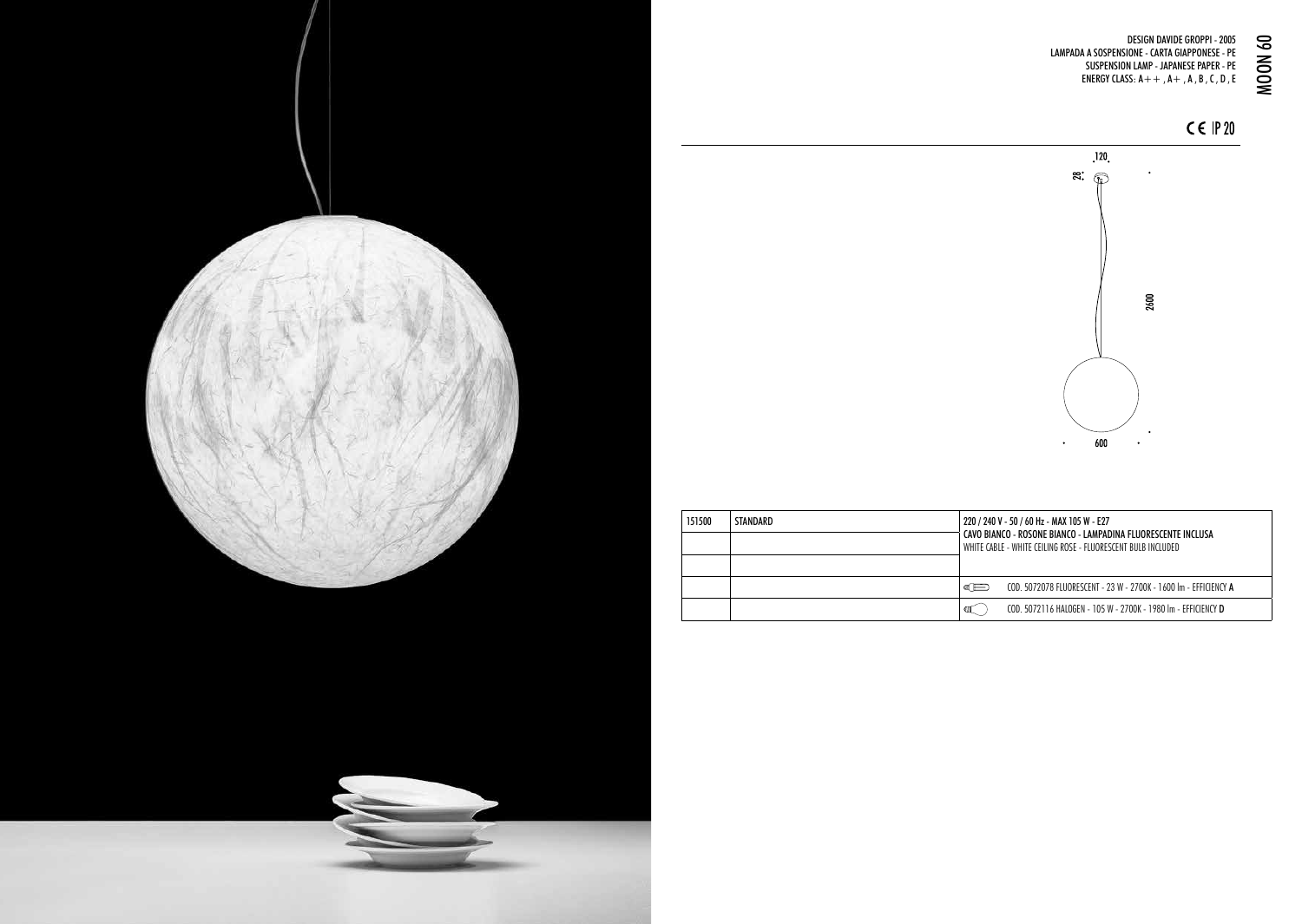

## DESIGN DAVIDE GROPPI - 2005 LAMPADA A SOSPENSIONE - CARTA GIAPPONESE - PE SUSPENSION LAMP - JAPANESE PAPER - PE ENERGY CLASS:  $A++$ ,  $A+$ ,  $A$ ,  $B$ ,  $C$ ,  $D$ ,  $E$ MOON 60 DE

 $C \in IP$  20



| 165700 | STANDARD | 220 / 240 V - 50 / 60 Hz - MAX 23 W - E27 $+$ MAX 10 W - GU10<br>CAVO TRASPARENTE - ROSONE BIANCO<br>DOPPIA EMISSIONE - LAMPADINE FLUORESCENTE / LED INCLUSE<br>TRANSPARENT CABLE - WHITE CEILING ROSE<br>DUAL EMISSION - FLUORESCENT / LED BULBS INCLUDED |                                                                  |
|--------|----------|------------------------------------------------------------------------------------------------------------------------------------------------------------------------------------------------------------------------------------------------------------|------------------------------------------------------------------|
|        |          | ள⊟                                                                                                                                                                                                                                                         | COD. 5072078 FLUORESCENT - 23 W - 2700K - 1600 Im - EFFICIENCY A |
|        |          | ◁                                                                                                                                                                                                                                                          | COD. 5072111 LED - 5,4 W - 3000K - 395 Im - EFFICIENCY $A+$      |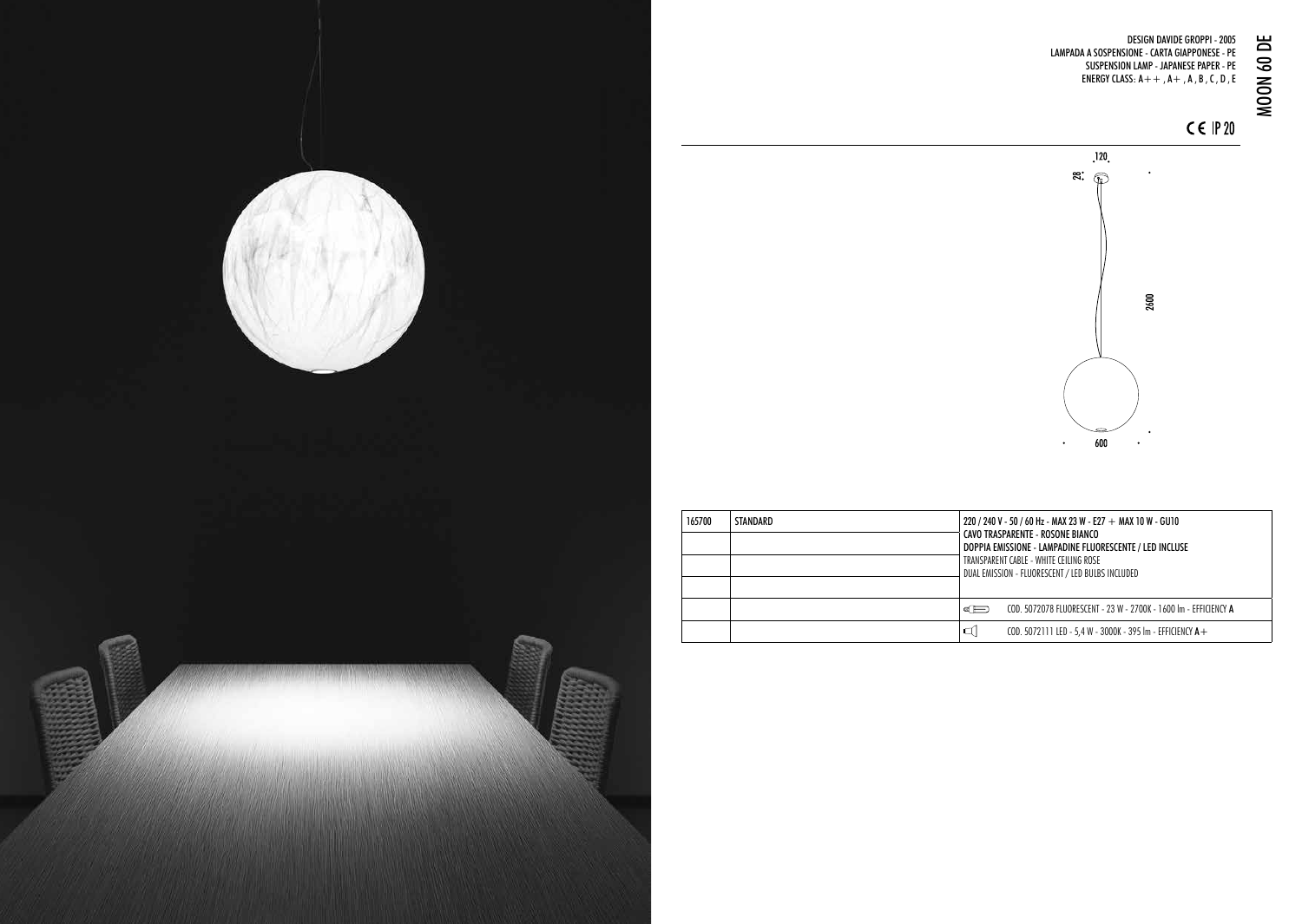DESIGN DAVIDE GROPPI - 2005 LAMPADA A SOSPENSIONE - CARTA GIAPPONESE - PE SUSPENSION LAMP - JAPANESE PAPER - PE DESIGN DAVIDE GROPPI - 2005<br>A A SOSPENSIONE - CARTA GIAPPONESE - PE<br>SUSPENSION LAMP - JAPANESE PAPER - PE<br>ENERGY CLASS: A + + , A + , A , B , C , D , E



 $C \in IP$  20



| 137200 | STANDARD | 220 / 240 V - 50 / 60 Hz - MAX 105 W - E27<br>CAVO BIANCO - ROSONE BIANCO - LAMPADINA FLUORESCENTE INCLUSA<br>WHITE CARIE - WHITE CELLING ROSE - ELIIORESCENT RIJIR INCLUDED |                                                                  |
|--------|----------|------------------------------------------------------------------------------------------------------------------------------------------------------------------------------|------------------------------------------------------------------|
|        |          | ள⊟                                                                                                                                                                           | COD 5072078 FILIORESCENT - 23 W - 2700K - 1600 Im - EFEICIENCY A |
|        |          |                                                                                                                                                                              | COD. 5072116 HALOGEN - 105 W - 2700K - 1980 Im - EFFICIENCY D    |